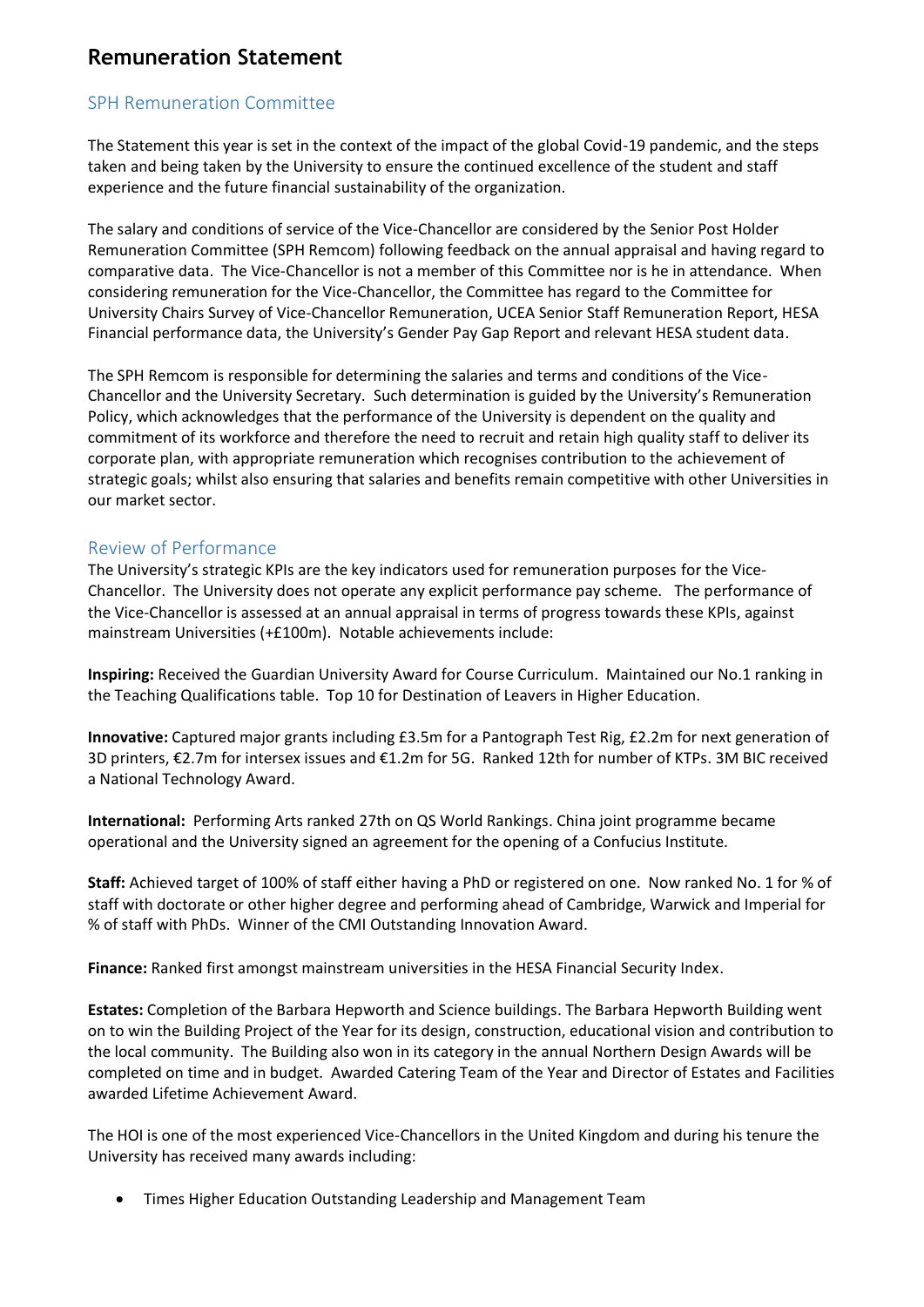- Times Higher Education Outstanding Strategic Management Team
- Queen's Anniversary Prize for Higher Education
- Queen's Award for Enterprise
- Gold Award in the Teaching Excellence Framework
- Times Higher Education University of the Year
- Times Higher Education Entrepreneurial University of the Year

The Vice-Chancellor's personal contributions have also been recognised through further awards and honours including:

- Commander of the Order of the British Empire (CBE)
- The Guardian Inspiring University Leader Award
- Companionship of the Chartered Management Institute

The committee considered the contribution of the HOI, by reference to his appraisal which assessed progress towards the University's strategic KPIs, culminating in demonstrable progress towards these indicators and notable awards during 2019/20 including:

- Guardian University Award for Curriculum;
- AUDE Estates/Facilities Team of the Year;
- Yorkshire Sikh Forum, Inspiring Leader Award

## Vice-Chancellor's Remuneration Package

| VC total remuneration package                  | 2019/20  | 2018/19  | 2017/18  | 2016/17  |
|------------------------------------------------|----------|----------|----------|----------|
| <b>Basic salary</b>                            | £336,042 | £336,042 | £326,254 | £314,613 |
| Pension contribution (standard USS rate)       | £0.00    | £0.00    | £59,214  | £56,630  |
| Payment in lieu of pension (standard USS rate) | 62,168   | 62,168   |          |          |
| <b>Dividends</b>                               | Nil      | Nil      | Nil      | Nil      |
| Performance related pay                        | Nil      | Nil      | Nil      | Nil      |
| <b>Bonuses</b>                                 | Nil      | Nil      | Nil      | Nil      |
| Salary sacrifice                               | Nil      | Nil      | Nil      | Nil      |
| Car                                            | Nil      | Nil      | Nil      | Nil      |
| Subsidised loan                                | Nil      | Nil      | Nil      | Nil      |
| Subsidised accommodation                       | Nil      | Nil      | Nil      | Nil      |
| Ex-gratia payments                             | Nil      | Nil      | Nil      | Nil      |
| Private Health Insurance                       | Nil      | Nil      | Nil      | Nil      |
| Sabbatical payments                            | Nil      | Nil      | Nil      | Nil      |
| Retention of external payments                 | Nil      | Nil      | Nil      | Nil      |

For completeness, it should be noted that the Vice-Chancellor is a member of the University Group Death in Service Scheme, in line with all senior staff.The contractual arrangements with the HOI ensure that any remuneration or fees received by the HOI for external activities in his capacity as Vice-Chancellor or as an employee of the University shall be the income of the University.

#### Pay multiple

The table below summarises the current ratio for the university of the pay multiple of head of institution (HoI) earnings against the median of all staff, plus details of how this indicator has changed over the last three years. This data has been produced using the UCEA methodology.